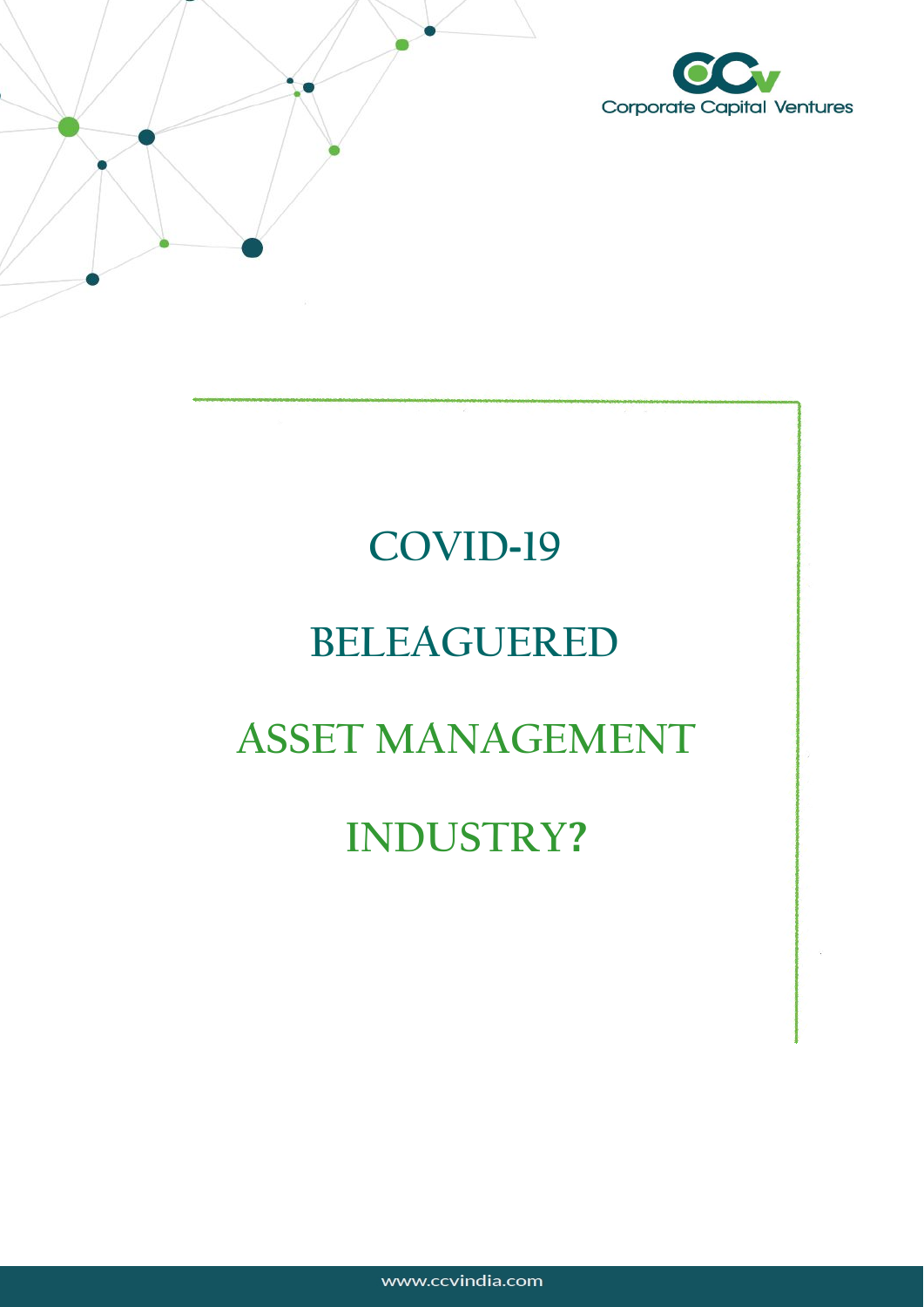

**Indian investors woke up with these business headlines on April 24, 2020:**

- **"Franklin Templeton fund closure Highlights: ' Investor currently in state of fear and shock"**
- **"A chase for high yields landed Franklin Templeton in <sup>a</sup> lockdown"**
- **"Franklin Templeton's \$4.1 billion fund freeze shows lingering credit pain"**

The above news item compelled us to go through the Indian arm of the US fund group's Official statement of April 23, 2020, which says "In light of the severe **market dislocation and illiquidity caused by the COVID***-***<sup>19</sup> pandemic, this decision has been taken in order to protect value for investors via <sup>a</sup> managed sale of the portfolio.It is the only viable option to preserve value for unit holders and to enable an orderly and equitable exit for all investors in these unprecedented circumstances."**

It was a statement from one of the world's largest independent specialized global investment fund house which is having fund size of about \$ 1.5 trillion as on February 2020 and this situation raises some immediate questions in investors mind.

Is investor's money with mutual funds is not safe or the capital security

of money is gone?

Will this impact even the equity funds of Franklin Templeton?

Can this be happen to other segments of mutual funds in India?

But before moving towards the answers of above raised concerns, we should understand Mutual Funds and Assets Management Industry first.

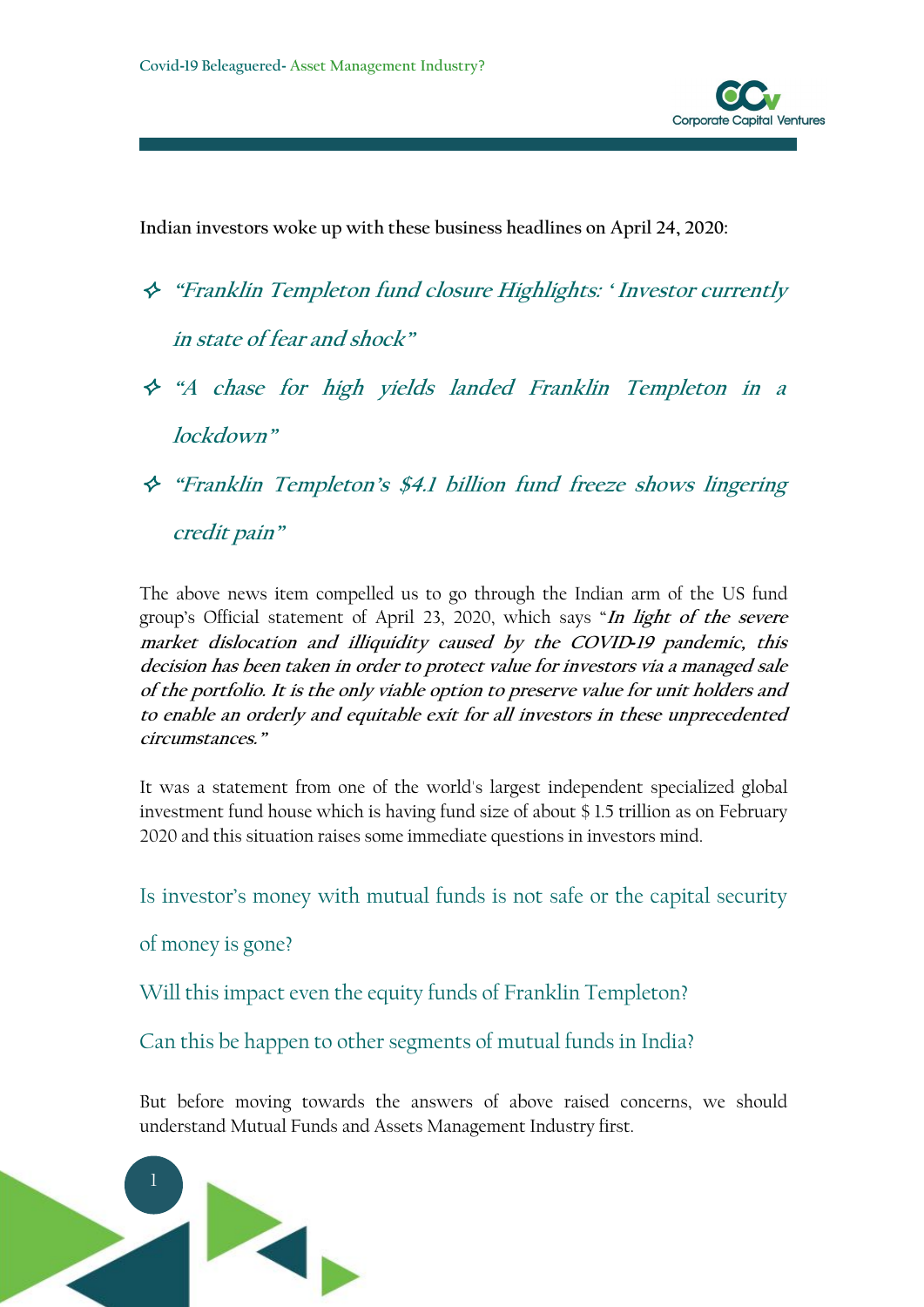

## **CONTENTS**

| <b>Industry Overview</b>               | 03 |  |
|----------------------------------------|----|--|
| <b>AMC Industry- India</b>             | 04 |  |
| <b>Strong AUM Growth</b>               | 05 |  |
| Current Scenario & Outlook             | 06 |  |
| Mutual Fund AUM Growth: India V. World | 08 |  |
| <b>Growth Drivers</b>                  | 08 |  |
| High - Saving & Low - MF Penetration   | 09 |  |
| Opportunities & Challenges             | 10 |  |
| <b>Glance of Indian AMC</b>            | 11 |  |

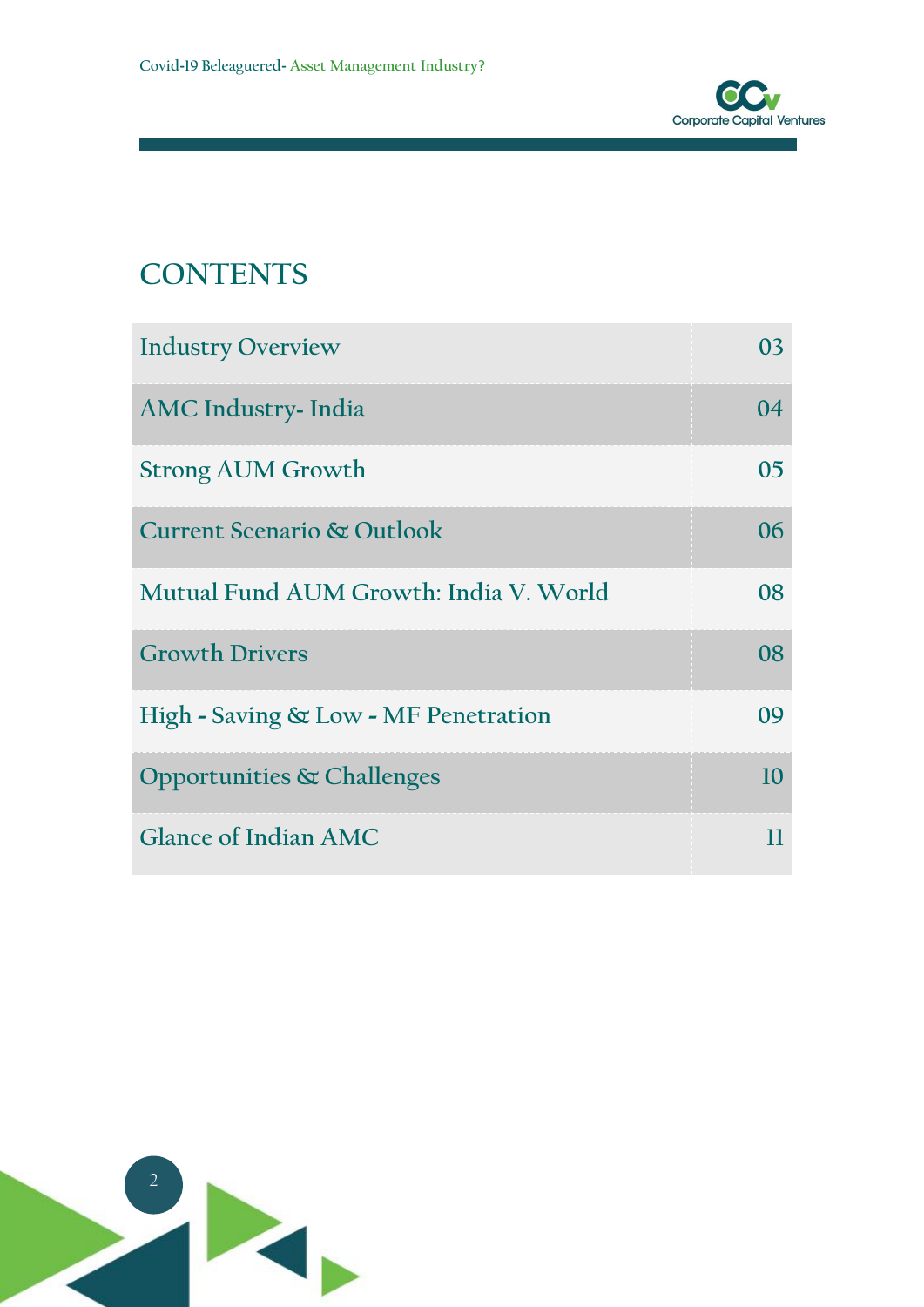

## **Industry Overview**

A mutual fund is operated by an investment firm called Asset Management Company that raises money from investors and then invests in a group of assets like equities, bonds, gold or real estate. The mutual fund portfolio manager invests in accordance with a stated set of objectives .

Asset management is about managing clients investment and providing them with strategies and expertise that would allow them to achieve their goals and secure the financial future.

An individual or institution is likely to approach an AMC when there investments income is substantial. While investing in an AMC, basically one is investing in a fund ("Mutual Fund") managed bythe AMC. Assets manager closely follow the financial markets therefore they are able to offer highly quality advise and superior risk return on investment. The returns of the funds are linked to the market and therefore hinges on how the funds is perform.

For managing the pools of funds AMC charge a feecalled a fund management fee. It is a prime source of revenue generation for the AMC.

Globally, the asset management industry plays a crucial role in the financial services industry, acting as a means to channel investor capital into the economy's growth machinery. Asset management companies are playing a seminal role in economic growth as they provides a link between investors seeking appropriate savings vehicles and the financing needs of the real economy.

## **Global Leading AMCs :**

| Pure Investments Funds       | Arms of Banking Conglomerates      |  |  |
|------------------------------|------------------------------------|--|--|
| BlackRock                    | UBS Global Asset Management        |  |  |
| Vanguard                     | Goldman Sachs Asset Management     |  |  |
| State Street Global Advisors | <b>BNP</b> Paribas                 |  |  |
| Fidelity                     | Dautsche Asset & Wealth Management |  |  |

2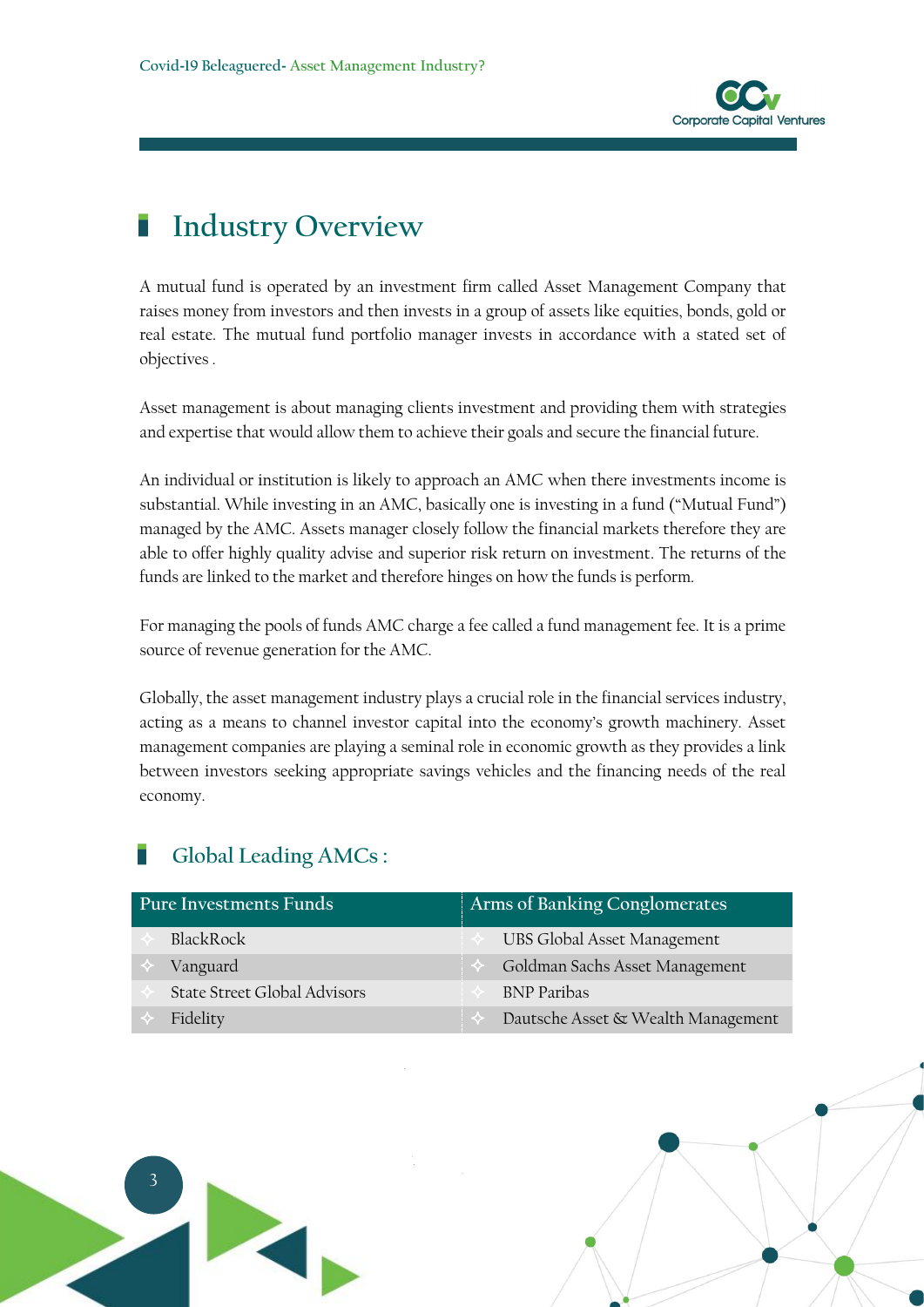

## **AMC Industry**- **INDIA**

## **Evolution of Mutual Fund Industry in India:**



Sources: AMFI, Industry research.

#### **I Phase (1964- 1987) - Phase of Inception**

Through collaboration between Reserve Bank of India and Government of India formation of UTI by the act of parliament.

#### **II Phase (1987- 1993) - Entry of Public Sector Mutual Funds**

Public sector bank started establishing mutual funds. At the end of 1993, the MF industry had assets under management ("AUM") of INR 47,004 crores.

#### **III Phase (1993- 2003) - Entry of Private Sector Mutual Funds**

Foreign sponsors started setting up mutual funds in India. At the end of January 1993, the MF industry had AUM of INR 121,805 crores.

#### **IV Phase (2003- 2014) - Consolidation phase**

Fourth phase witnessed several merger and demerger in the asset management businesses. Following the global meltdown in the year 2009, the financial markets across the globe were tanked.

### **Current Phase (May 2014 onward) - Steady development and growth**

Industry's AUM crossed milestone of INR 10 Trillion for the first time as on May 31, 2014 and INR 15 Trillion in the next two years.

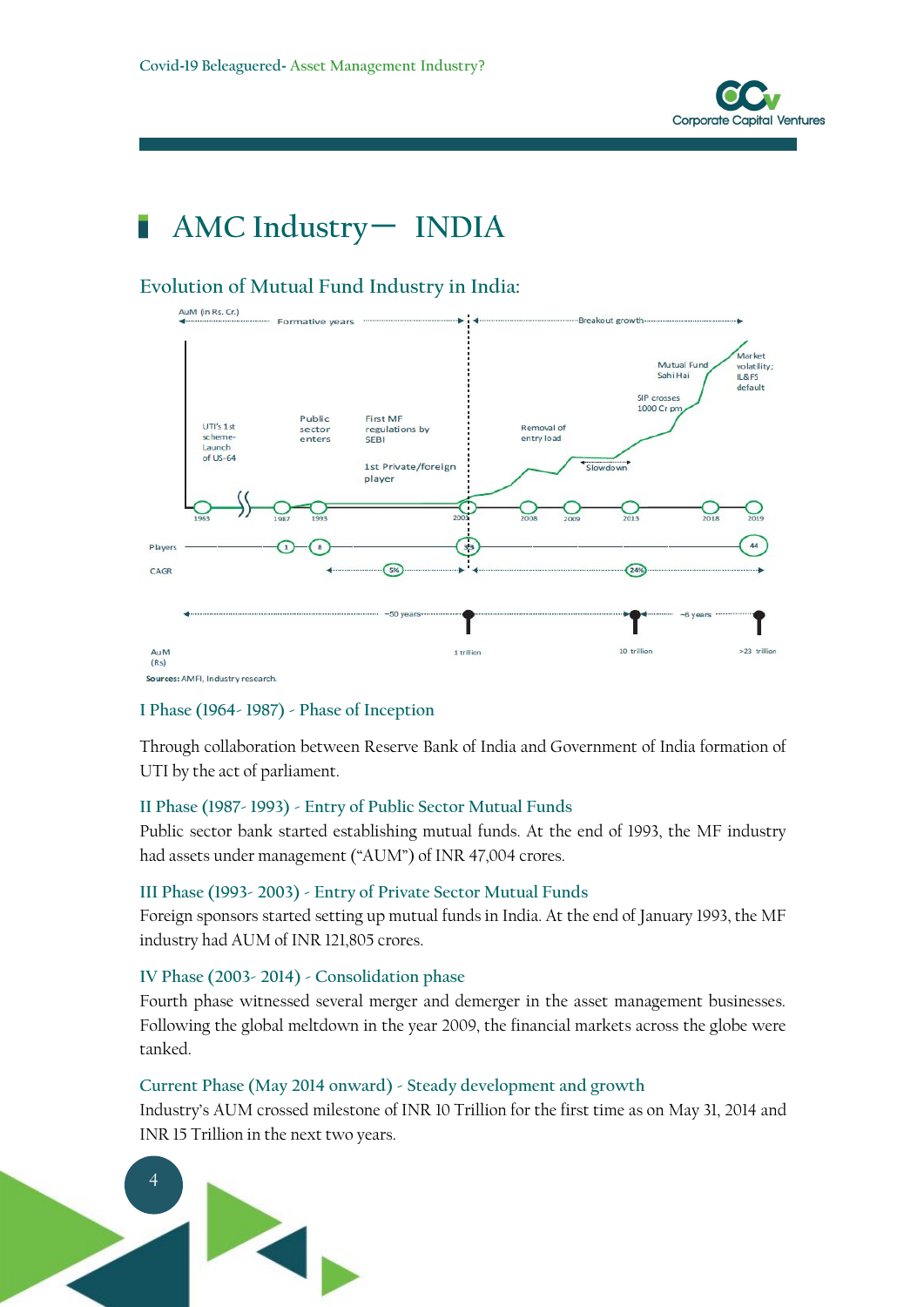

## **Strong AUM Growth**

With increasing awareness among Indian investors about mutual funds, the AUM of the industry has seen an astonishing growth every year. As of March 31, 2020, AUM of the Indian mutual fund industry stood at INR 24.71 trillion.

Aggregate AUM of the Indian mutual fund industry have grown at a healthy pace over the past decade. In the last 10 years average assets under management ("AAUM") grew at a CAGR of approximately 14.93% from INR 6.14 trillion as of March 31, 2010 to INR 24.71 trillion as of March 31, 2020.

The Indian mutual fund industry has seen tremendous growth in last few years. Over the past five years, AUM growth has accelerated with a gratifying CAGR of approximately 15.72%, from INR 11.19 trillion as of March 31, 2015 to INR 24.71 trillion as of March 31,2020.



51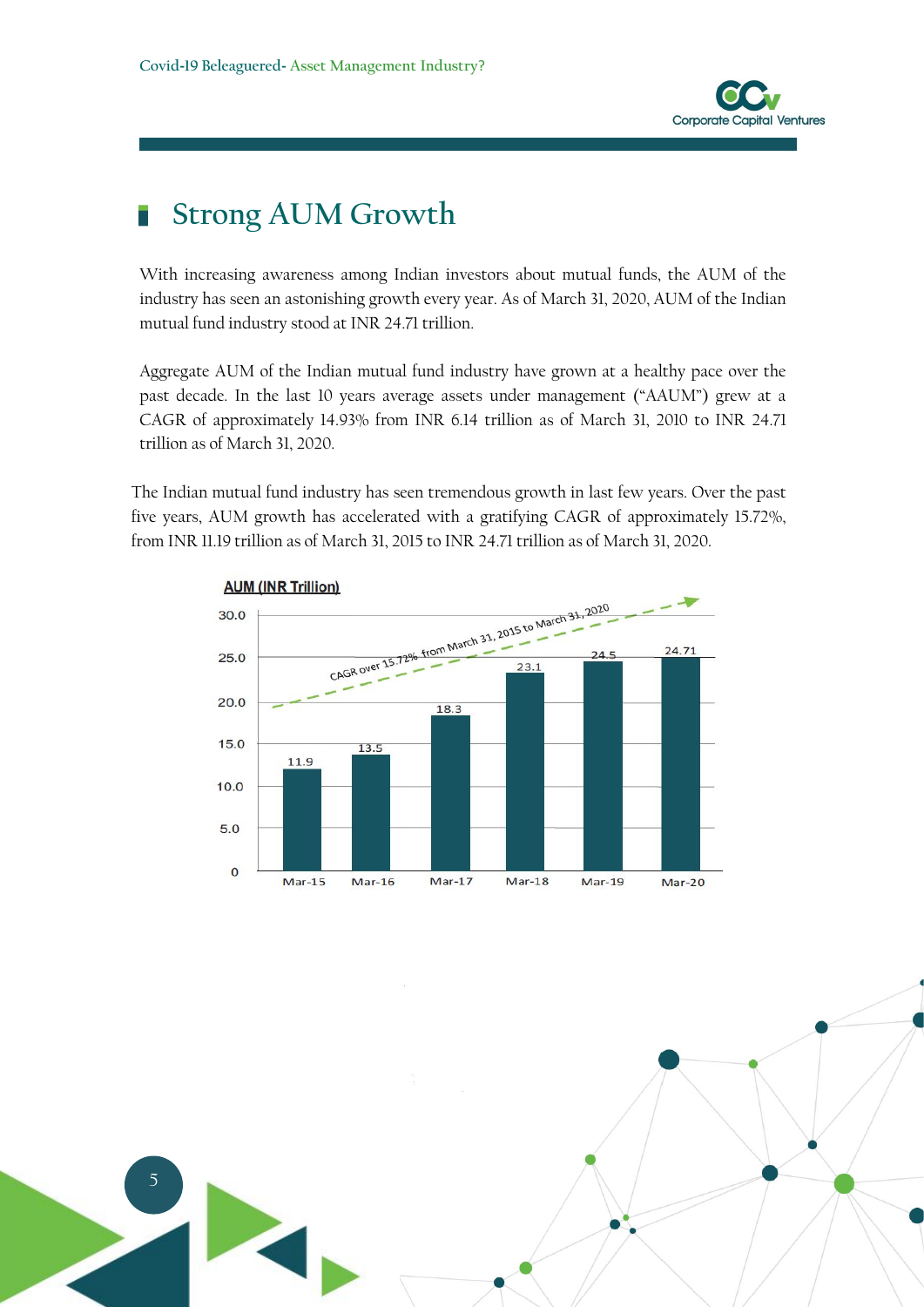

## **Current Scenario & Outlook**

## **Current Scenario:**

As a result of turbulence caused by<br>
Covid-19 epidemic in global as well in<br>
Indian economy, we experienced a<br>
redemption pressure in the month of<br>
March 2020 by net outflow of INR<br>
2.13 trillion across all segments. The<br> Covid-19 epidemic in global as well in Indian economy, we experienced a  $\frac{1}{2}$  28  $\frac{1}{27.23}$ redemption pressure in the month of March 2020 by net outflow of INR 2.13 trillion across all segments. The  $\frac{N}{10}$  24 outflow has pulled down the AUM of the industry to INR 24.71 trillion in  $\sum_{n=1}^{\infty}$  22 March-end from INR 27.23 trillion in February-end.



While mulling the loss in AUM at the fiscal year end, we should also take into account that the redemption pressure was mostly backed by outflow from debt funds, which is mostly led by the seasonal year end when corporate usually tend to redeem their investments to meet the advance tax payment deadline.

Despite market turmoil, the new inflow into equity schemes of mutual funds registered the 17<sup>th</sup> month high of INR 0.12 trillion in March 2020, which is a rise of 3.56% from the inflow of March 2019.

On account of the Covid- 19 crisis and the resultant lock down of the Indian economy, on April 23, 2020 Franklin Templeton has decided to wind up six of its debt segments mutual funds in India. Post this announcement we conduct a research on this unprecedented events and found that as of the announcement date the six funds of Franklin Templeton have combined AUM of INR 25,856 crore and almost 65% of it are invested in below AA rated paper. So the exposures in low rated bonds were facing the liquidity issues since post economy lockdown and forced Franklin Templeton to shut down its six debt segment mutual funds.

This unprecedented events has created a panic among investors and investors confidence start reducing in mutual funds.

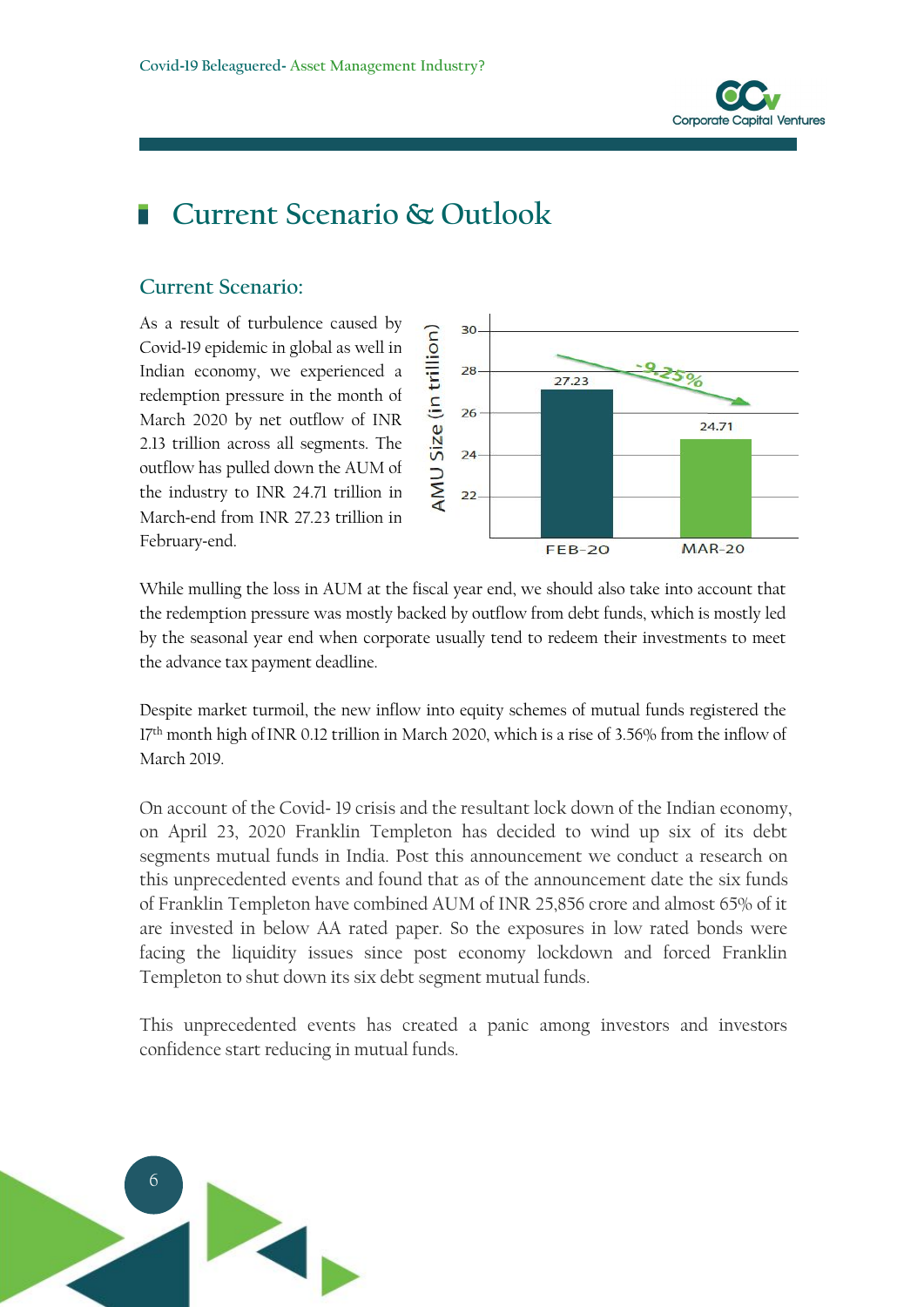

Post Franklin Templeton's announcement we have been continuously watching the heads of some big mutual funds in India on different business news channels and other platforms coming out and saying that there is nothing wrong, there is no problem, there is no liquidity issues but in our view, we think that Franklin Templeton unprecedented move shows that there is a problem in current scenario for the industry. We foresee that defaults from corporates are going to be a big issue for the debt segments of mutual funds and we may see the same redemption pressure in other mutual funds having exposure in low rated papers.

## **Outlook:**

The outlook of the asset management industry to a great extent is driven by economic condition of county, which is staring at the possibility of low growth due to the outbreak of Covid-19 epidemic. When the interest on fixed deposits is on a downward trajectory, to minimise the epidemiological damage in the country due to Covid-19 virus the Reserve Bank of India (RBI) has cut the repo rate to 4.4% on March 27, 2020. A majority of banks have also slashed their Fixed Deposits rates. This rate cut by the RBI will also led to afall in the bond yields.

We believe that, the low interest rate in fixed deposit and government bond yields will encourage the investors to continue investing in mutual funds schemes through systematic investment plan (SIP). Systematic Transfer Plan (STP) in this market with a view to review and diversify their portfolio. In this slowdown the Investors need to adopt a smart investment approach and spot opportunity in the current slowdown to create wealth.

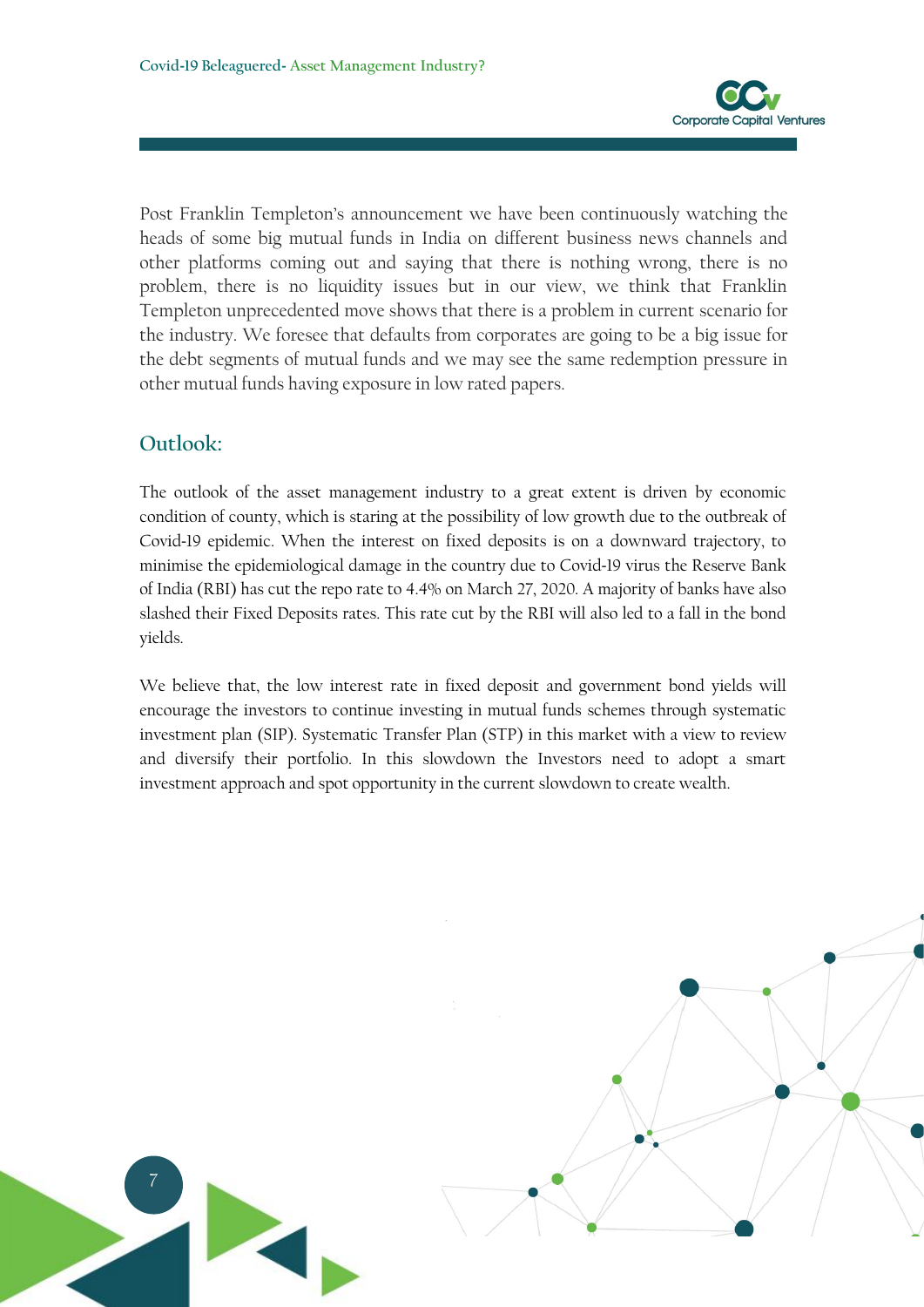

#### **Mutual Fund AUM Growth: India V. World** ۳

The Indian mutual fund industry is one of the fastest growing and most competitive segments of the financial sector. In terms of growth in mutual fund AUM, India stands on second position just after China.



5 Year CAGR growth in MF AUM

*Source: IIFA (as of March 31, 2019), Amfiindia*

## **Growth Drivers**

- $\diamond$  Structural shift of household savings from physical assets to financial assets;
- $\Diamond$  The concepts of systemattically investments plan (SIP);
- $\triangle$  Growing investors base due to various marketing initiatives and investment awareness campaigns like **Mutual Fund Shai Hai!** by Association of Mutual Funds in India (AMFI) growing investors base;



- $\Diamond$  Progressive reforms and regulations by SEBI to promote penetration of mutual funds: √ introduction of direct plans,
	- √ amendment in upfront commission rules,
	- √ capping of Total Expense Ratio (TER) charged by MFs to investors,
	- √ standardization of MF schemes,
	- √ timely disclosures
- $\Diamond$  Greater participation of individual investors;
- $\Diamond$  Increasing formalisation of the economy post the implementation of structural reforms, such as GST and demonetisation;

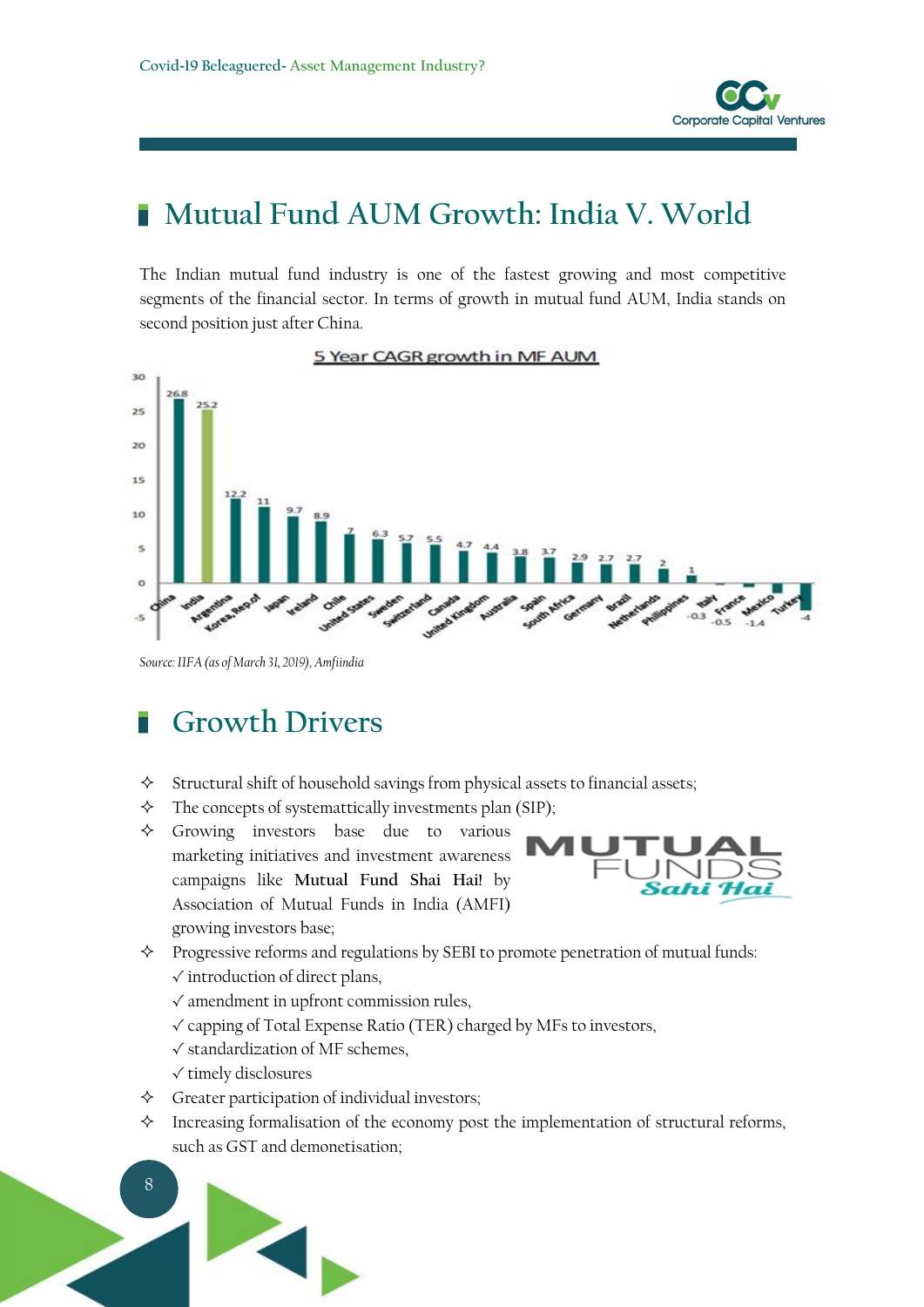

#### **High - Saving & Low - MF Penetration** r

India has been an economy with a high gross domestic savings rate of approximately 30% which is above world rate. However, a substantial part of this saving have been channelised into physical assets i.e gold and real estate.



*Source: World Bank*

Data shows that despite the manifold growth in AUM size the Indian mutual fund penetration ratio is significantly lower as compare to world average. The current level indicates that there is a tremendous growth opportunity for Indian asset management industry.



**AUMas % of GDP**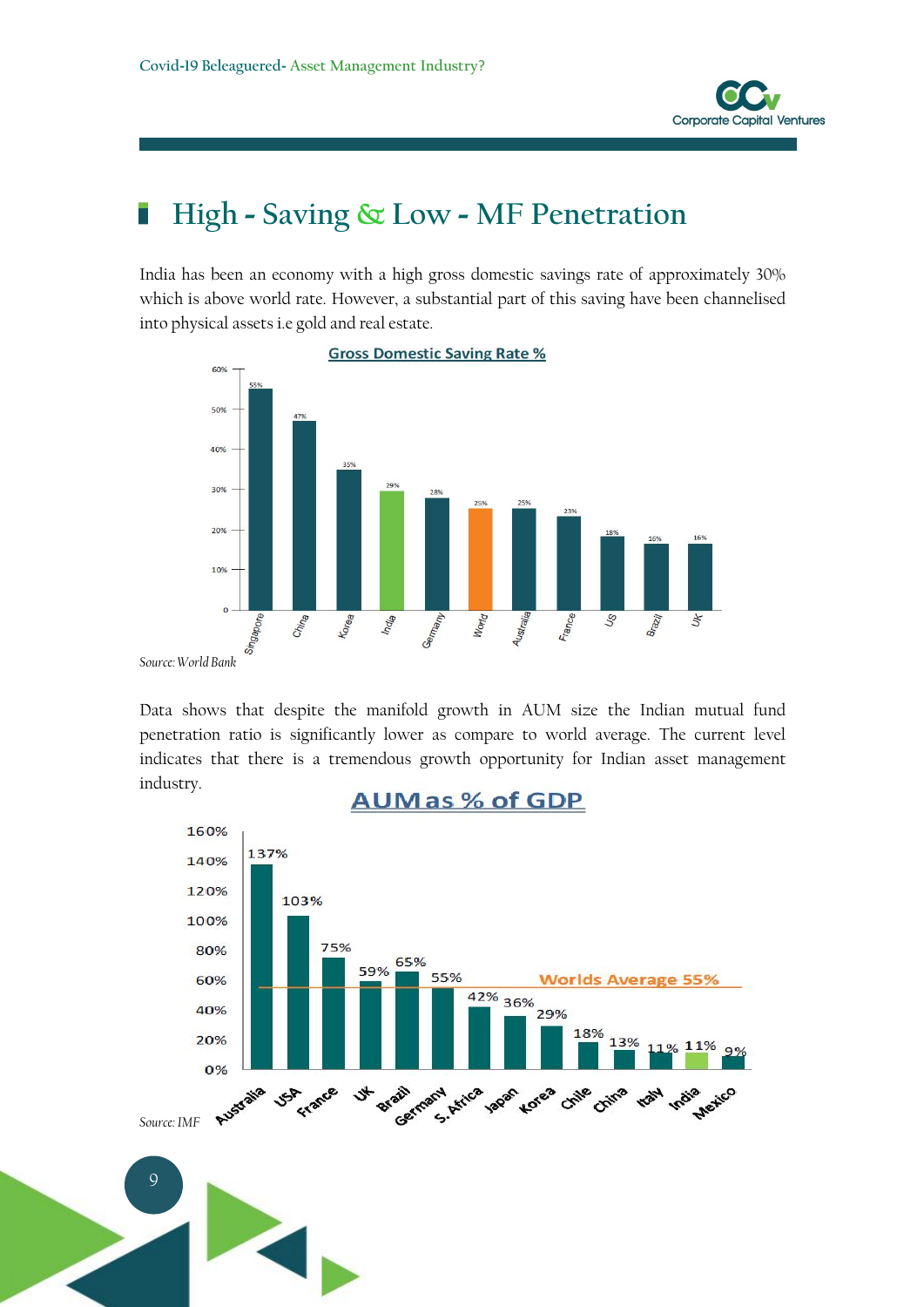

## **Opportunities & Challenges**

## **Opportunities:**

Current MF AUM stand at just 17% of financial savings (bank deposit plus mutual fund) which indicate the potential of further growth in this industry;

- $\Diamond$  Rising inflow into Systematics Investments Plans;
- $\triangle$  This industry has seen strong growth in last 5 years driven by growing household savings. Due to growing households savings and increasing share of MFs in the pool of savings, profitability of AMCs will continue to be healthy;
- $\Diamond$  Increasing participation by smaller cities/ towns;
- $\diamond$  Grown interest and participation of individual investors;
- $\diamond$  This industry has the potential to multifold its size from the current level. There is strong reason to believe that the Indian mutual fund industry has not yet seen its global peak .
- **◆** Opportunity size: This chart<br>
illustrate that although the **Community** India Population illustrate that although the **non-**  $\frac{1}{130}$  crore mutual fund industry registered **FIFT** Adult Population astounding growth over 5 years  $\frac{1}{2}$   $\frac{1}{2}$   $\frac{1}{2}$  80 crore but it has only 3 crore investors. This numbers signal the huge<br>
Pan Card Holders scope lying ahead. As the total parlance as of March 31, 2020  $\sqrt{35}$  crore stood at 8.97 crore which is  $70<sup>th</sup>$   $\bigcirc$  Registered Tax Payers consecutive month witnessing **CONSECUTER Mutual Fund Investers** rise in the no. of folios, therefore



we can project that this industry has the potential to reach INR 100 trillion of AUM by 2030.

## **Challenges:**

10

- $\Diamond$  Lack of healthy participation from a large part of the country;
- $\Diamond$  Low customer awareness and financial literacy;

- $\diamond$  Slowdown in economy;
- $\Diamond$  Credit events impacting confidence of MF investors;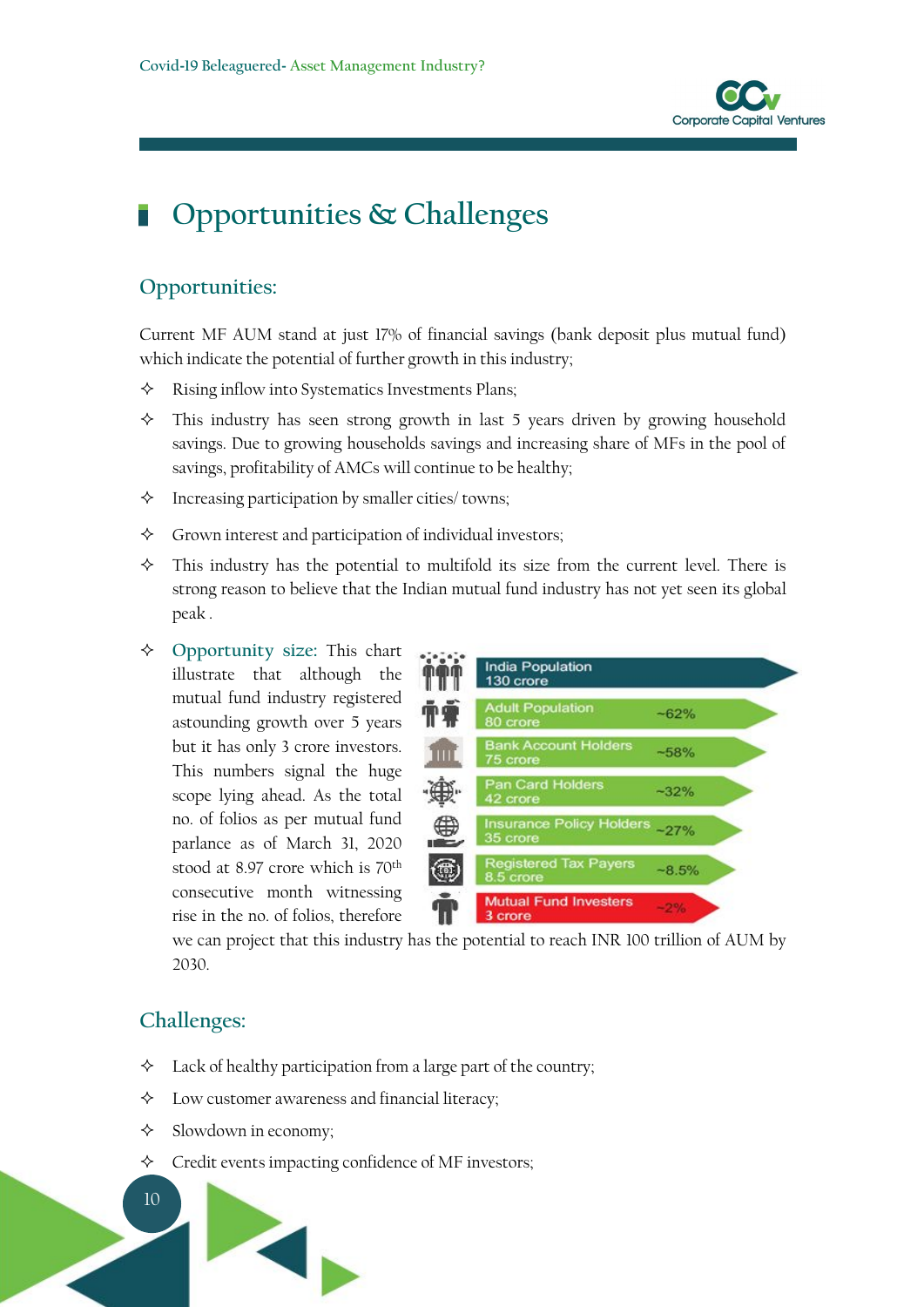



#### **Glance of Indian AMC** ۳

The Indian mutual fund market is fragmented. Currently there are 44 AMCs are operating in Indian mutual fund market and as of March 31, 2020 AUM of the mutual fund industry stood at INR 27.01 trillion. Study shows that the top five mutual fund companies have market share of over 58%. The top 5 leading AMCs in India as of March 31, 2020:

|                                                                                            | <b>Market</b><br><b>Share</b> | <b>AUM 5 Year</b><br><b>CAGR</b> | <b>AUM</b><br>Size <sup>*</sup> |
|--------------------------------------------------------------------------------------------|-------------------------------|----------------------------------|---------------------------------|
| <b>SBI MUTUAL FUND</b><br>$\mathbf{u}$<br>F O R<br>PARTNER<br>I.FF                         | 14.2%                         | 34.89%                           | 3.50                            |
| <b>EIHDFC</b><br><b>ASSET MANAGEMENT COMPANY LIMITED</b>                                   | 13.7%                         | 15.43%                           | 3.38                            |
| <i><b>AICICI</b></i><br><b>PRUDENTIAL</b><br><b>MUTUAL FUND</b><br><b>FTARAKKI KAREINI</b> | 13.0%                         | 15.88%                           | 3.22                            |
| $\mathbf{u}$<br><b>Birla Sun Life</b><br><b>Mutual Fund</b>                                | 9.1%                          | 12.96%                           | 2.25                            |
| <b>Nippon</b> india<br>Mutual Fund<br>Wealth sets you free                                 | 8.3%                          | 8.35%                            | 2.05                            |

*\*Amount in INR , in trillion.*

Out of total 44 AMCs in India, only two AMC which are listed on Indian stock exchange-HDFC Asset Management Company Limited and Nippon Life India Asset Management Limited. UTI AMC is yet to be listed though it has filed its offer documents with SEBI.

11

**PA**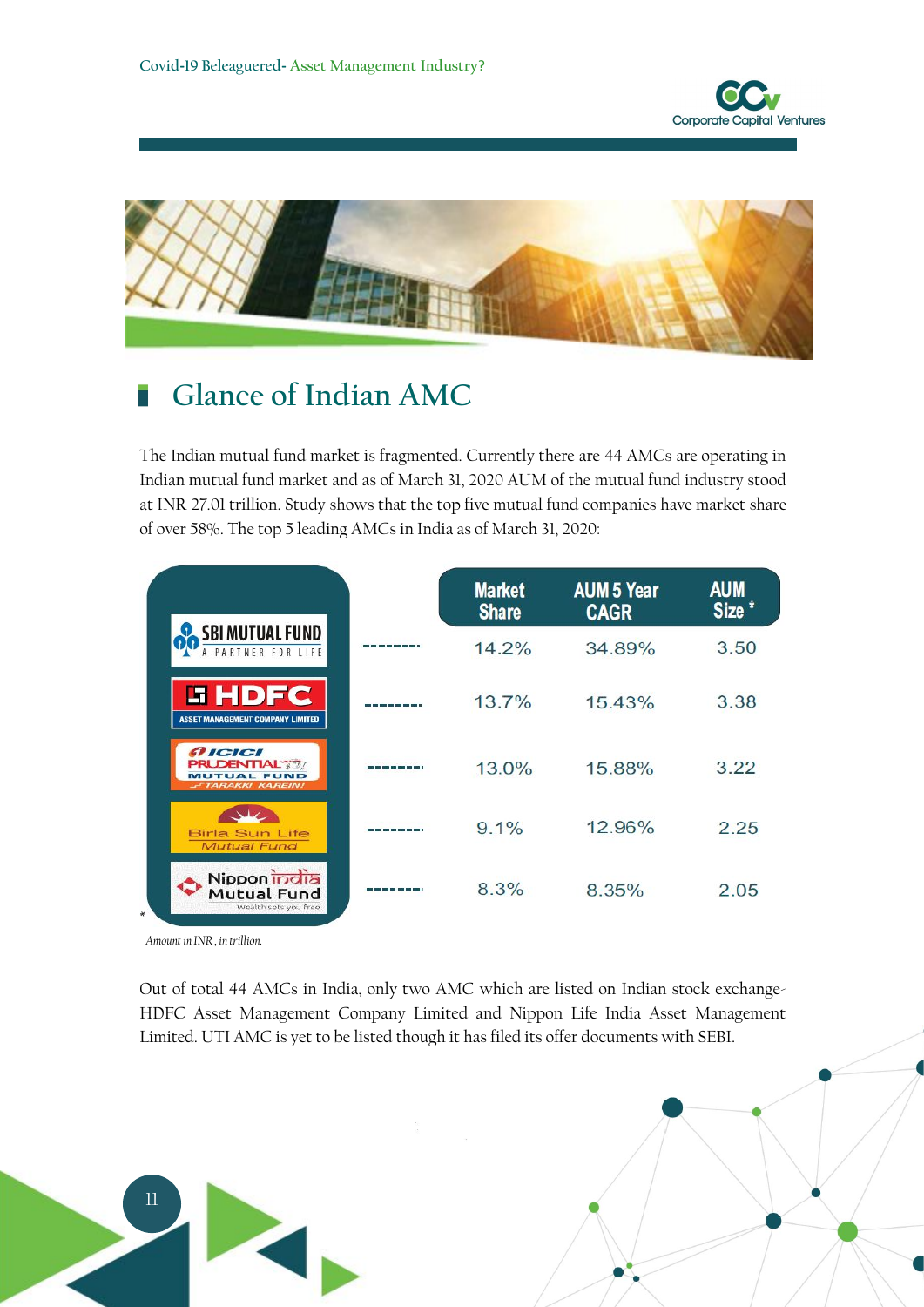

## **Financial Analysis:** г **HDFC AMC & Nippon Life India**





#### **Share Price - Growth**



| AMC.              | Face  | MCap         |               |                                |                                           | Opr. Inc.   Opr.   Opr. Mrg.   AAUM Size |
|-------------------|-------|--------------|---------------|--------------------------------|-------------------------------------------|------------------------------------------|
|                   | Value | $(\ln cr)^*$ | $(\ln cr.)**$ | Exp.                           | $\left( \text{In } \text{cr.} \right)$ ** | $(\ln cr.)$                              |
|                   |       |              |               | $(\text{In } \text{cr.})^{**}$ |                                           |                                          |
| <b>HDFC AMC</b>   | 5.00  | 44,947.25    | 1,915.18      | 734.93                         | $61.63\%$                                 | 338,071.70                               |
| Nippon Life India | 10.00 | 15,229.34    | 1,478.64      | 959.76                         | 35.09%                                    | 204,883.72                               |

| AMC               | Face<br>Value |             | ROE** ROCE*<br>$\ast$ | <b>AAUM</b><br>5 year<br>$CAGR*$ | Meap/ Stock<br>$AAUM*$ | <b>PE</b> | Price/<br><b>Book</b> |
|-------------------|---------------|-------------|-----------------------|----------------------------------|------------------------|-----------|-----------------------|
| <b>HDFC AMC</b>   |               | 5.00 35.00% | 51.64%                | 15.43%                           | 12.16%                 | 44.20     | 13.17                 |
| Nippon Life India | 10.00         |             | 19.50% 28.19%         | $8.35\%$                         | $7.43\%$               | 33.07     | 5.90                  |

*\* As onMarch 31, 2020; \* \*As on March 31, 2019*

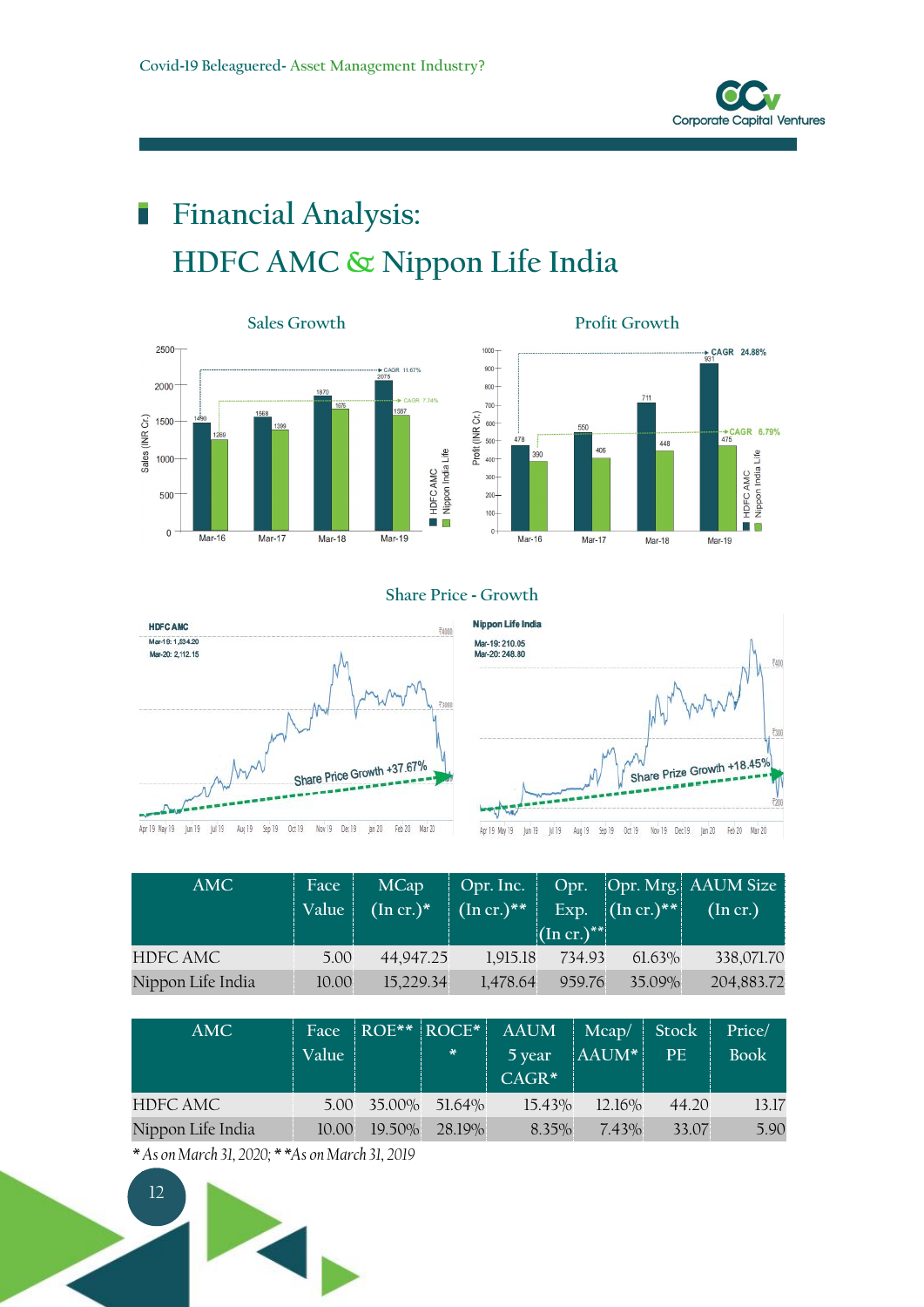

## **Conclusions**

As we all aware that global as well as Indian economy is experiencing a sharp downturn and market crisis due to outbreak of unprecedented infectious disease COVID-19 resulted vanishing the momentum of global growth. The economic challenges and uncertainty will remain high until we come up with effective treatment of coronavirus. Investors sentiment will remain somber in the second half of 2020 and mutual funds may see redemption in short term which could lead to more corrections in markets and a liquidity crunch for industries and existing investors. The probability of rapid bounce-back appears unlikely.

But here the question emerge what options does investor have; either to put his hard earned money in low yield FDs or to jump directly into share market and probably that doesn't make sense. Indian AMCs are well regulated and the investments of AMCs are well fragmented which poses minimal risk to the investors. Investors with long term goals should adopt the strategy by adding fresh investments gradually in their portfolio at the low price. Corona is not the end of world and as prudent industries will eventually survive and prosper in long run, same formula works for mutual fund industries. We foresee that in long phase India's asset management industry signify huge opportunity for growth and further penetration. Thus we would conclude that Mutual Funds are still **Sahi Hai!**

## **Links Used**

| Association of Mutual Funds of India | www.amfiindia.com       |
|--------------------------------------|-------------------------|
| Mutual Fund India                    | www.mutualfundindia.com |
| Reserve Bank of India                | www.rbi.org.in          |
| International Monetary Fund          | www.imf.org             |
| World Bank                           | www.worldbank.org       |
| HDFC AMC                             | www.hdfcfund.com        |
| Nippon Life India                    | www.nipponindiamf.com   |
| India Brand Equity Foundation        | www.ibef.org            |
| Live Mint                            | www.livemint.com        |
| Screener                             | www.screener.in         |

## **Disclaimer**

This research report and information herein is made by CCV is solely for informational purpose and shall not be used or considered as an offer document or solicitation of offer to buy or sell or subscribe for securities or other financial instruments. Though this research is based on information obtained from public sources believed to be reliable but no independent verification has been made nor its accuracy or completeness guaranteed. CCV makes no representation as to its accuracy or completeness.